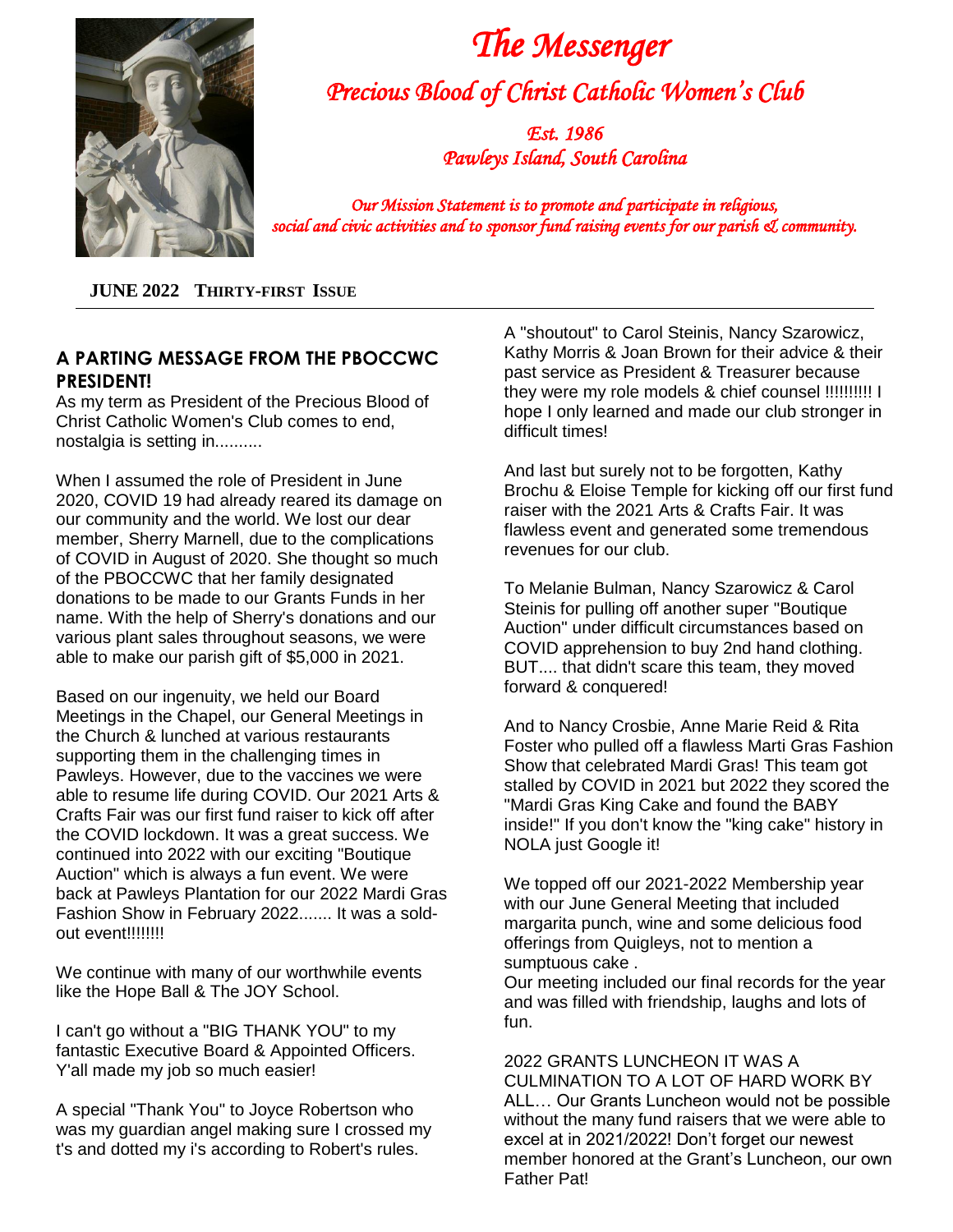And Now.......... I want to thank the general membership……………… YOU are what makes this Women's Club without YOU there would be no fund raisers, the Chairs are only the General Contractor's on the job.......... but you are the workers that make our events happen......

I want y'all to know that I value all of you. It has been my pleasure to serve our club & really, we kid a lot but if you have computer skills & in your past life you were teacher or in sales/marketing...........Being President isn't that hard.........Jump in and give it a try.......

In September 2022, I will be an regular member, I hope to reunite with old members & get to know our newer members.

I will leave y'all with the words...... **"Be fearless in the pursuit of what sets your soul on fire!"**

May God keep you safe, healthy & hopeful! God bless!

> **Debbie Clatterbuck PBOCCWC President, 2020-2022**

#### **MEMBERSHIP**

This year has been a very good year for membership of the PBOCCWC. We welcomed a total of 22 new members, bringing our Active membership to 176. Their presence was celebrated at a Cocktail reception on May 10, at Founders Hall. They are a very enthusiastic group of women who will be an asset to the Women's Club. We look forward to working with them while enjoying their company along with our loyal, longer-time members of this very special group of Catholic women.

**Jeanne Rosol and Camie Delaney Co-chairs of Membership**

#### **A WELCOME MESSAGE FROM OUR INCOMING PRESIDENT**

I am so looking forward to being the President of the Precious Blood of Christ Women's Club for the 2022-2024 years, What an honor!

Since joining in 2011, I have always been impressed how this club runs like "a well-oiled machine".

No matter what the occasion or endeavor, the members "take hold" and the job gets done. It is so thrilling that we have so many new members getting involved. Many are volunteering to chair various committees and our new Executive Board has three relatively new members.

Many thanks to Debbie Clatterbuck for her leadership during the last 2 years. You and the board kept us moving forward. Thanks also, to all previous presidents who are always there to advise and encourage. I am sure that that I will be calling on your expertise often.

Wishing everyone a blessed summer. Here's to a great year ahead.

#### **Pat Farkas PBOCCWC President, 2022-2024**

IN LOVING memory

Our prayers go out to our members who we have lost this year, and have graced our club with their membership:

**Wilma Ervin Mary Shumpert Gladys Niemczyk Marilyn Lecomte Barbara Fuller Christine Testa**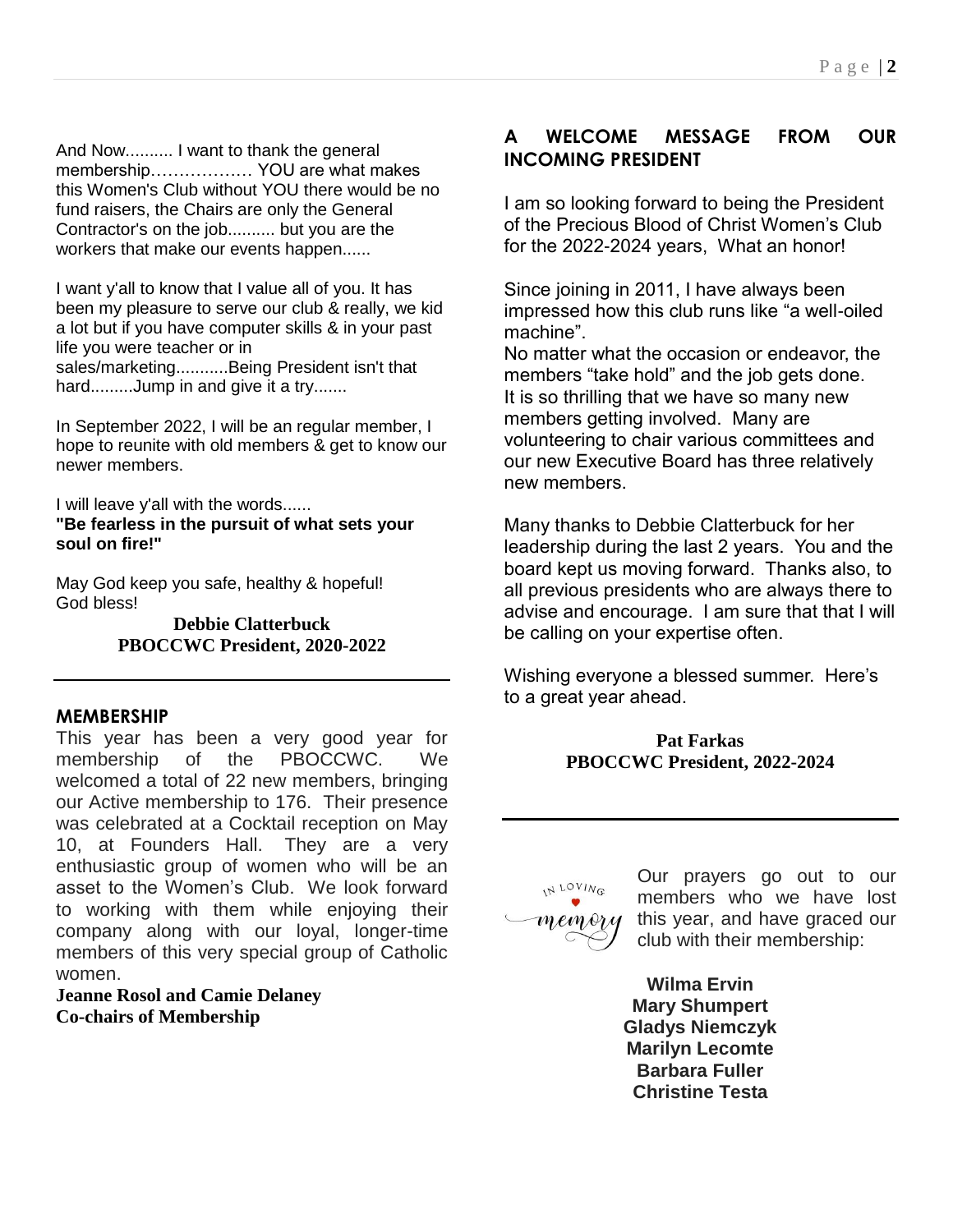

**2022 ARTS AND CRAFT FESTIVAL**

The 2022 Arts & Craft Festival will be held on October 28-29 with 64 vendor spaces already reserved. 3 indoor spaces and 6 outside are still available.

The Kitchen Cupboard will offer delicious takeout foods; Kitchen Café will have many delicious choices on the menu. Of course, don't miss the Silent Auction, Book Sale, and Bake Sale. Start saving those books!

Thank you to our committee chairs who have all volunteered to coordinate each area. But, we can't run this event without the help of our members! It takes a village, the committee will meet in August and sign ups begin in September.

*Bake Sale - Patty Chiappetta, Joan Baker, Jessica Dezendorf Book Sale - Michelle Schneider & Joyce Robertson Cashiers – Rose Plesha*

*Decorations (Inside) – Sabina Kowalski Decorations (Outside) – Joanne Gagliano Kitchen Café – Denise Lee & Eileen Birchenough Kitchen Cupboard – Jan Frieden & Kathie Monnich Silent Auction - Shirley Bole & Marie Nadeau Publicity - Nancy Szarowicz & Nancy Cunnane*

Feel free to reach out to Festival Co-Chairs: **Debbie Allen 803-397-7790 Camie Delaney 908-531-7112**

## **JOY SCHOOL**

JOY School is a wonderful summer program for children and young adults with disabilities. It meets at the Pawleys Island Presbyterian Church for ten weeks during the summer. The director, Martha Insignares asks for community organizations to provide lunch for the children for one week. Precious Blood Women's Club has happily agreed to deliver lunch the week of June  $20<sup>th</sup>$ . Thank you to all who volunteered to take an assigned day to prepare a meal and deliver it to the Church.

**Claire Turner**

#### **CLOSET CORNER FROM THE CLOSET ORGANIZERS**

**"**Thank you all for continuing to keep our WC closet well organized this past year.



You have kept us well informed when items were taken and returned. It made our closet easier to monitor and update when we do our inventory. We will continue to send you gentle reminders in the months to come. Have a healthy and happy summer."

**Carole Kaczynski, Peggy DeVivo, Susan Walker WC Closet Organizers**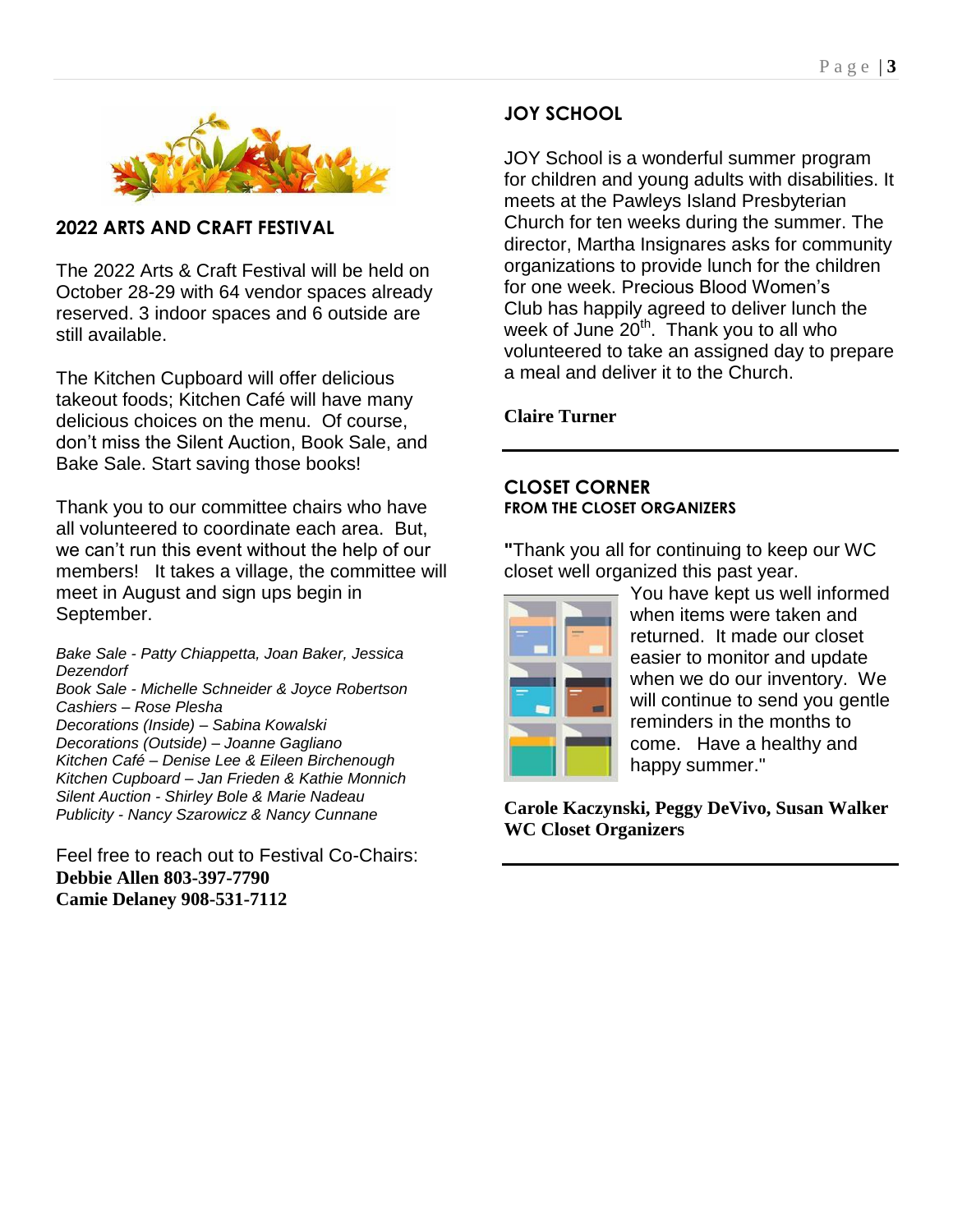## **MARY'S WALK**



Our Women's Club and other women of the Parish spent a lovely morning with Father Paul on a Walk through Brookgreen Gardens. Beginning with a continental breakfast, followed by the recitation of the Rosary, we then strolled through the Gardens, highlighting the new births in the Zoo. A lovely day was had by all. Thank you to Nancy Szarowicz, Carol Steinis and Sue Ann Appel for coordinating this annual outing.

# **CONGRATULATIONS TO OUR 2022 GRANT RECIPIENTS:**

Birthright of Georgetown Barnabas Horses Foundation Encouraging Youth (Carolina Human Investment ) Family Justice Center Friendship Place Hugs for Horses Martha's House St. Christopher's Kids Pawleys Island Child Development Center Smith Clinic St. Peter's Backpack Buddies Tideland Hospice Precious Blood of Christ Catholic Church

> **2022 Scholarship Winner: Zachary Fretz**

#### **PLANT SALES**

Once again our PBOC Women's Club did an outstanding job of supporting our flower sales this past year. Our mums were in glorious fall colors, the amaryllis...showstoppers and the geraniums were on triple steroids. How fortunate we are to offer our members such beautiful and quality plants. Many thanks to Joanne Gagliano who has acted as our liason with Callas Florist to obtain first quality and beautiful plants in a timely manner. Many thanks to many of our members who have made my job so much easier by volunteering to unload delivery trucks and distribute the flowers to our members. Thank you to Melanie Bulman and Sue Webster who have volunteered to take over this worthwhile endeavor to assist in our club's Ways and Means activities.

Pat Farkas

Happy Summer from your two, yes two new Happy Horticulturalists - Melanie Bulman and her assistant Susan Webster. Takes two to replace Pat Farkas. She started this fundraiser and has done such a wonderful job.

As you work in your gardens this summer and dream of cooler days, please keep in mind our FALL PLANT SALE. We will be selling 9" pots of Mums starting in August. They will come in a variety of four colors. Pick up date at the PLC will be September 16th. Sign-up sheets will be available the first of August on line. One can always purchase at the meeting also.

Just a friendly reminder for now to let you know we will be selling Mums this Fall. Looking forward to your continued support. Enjoy your summer and relax!

#### **Melanie Bulman & Susan Webster**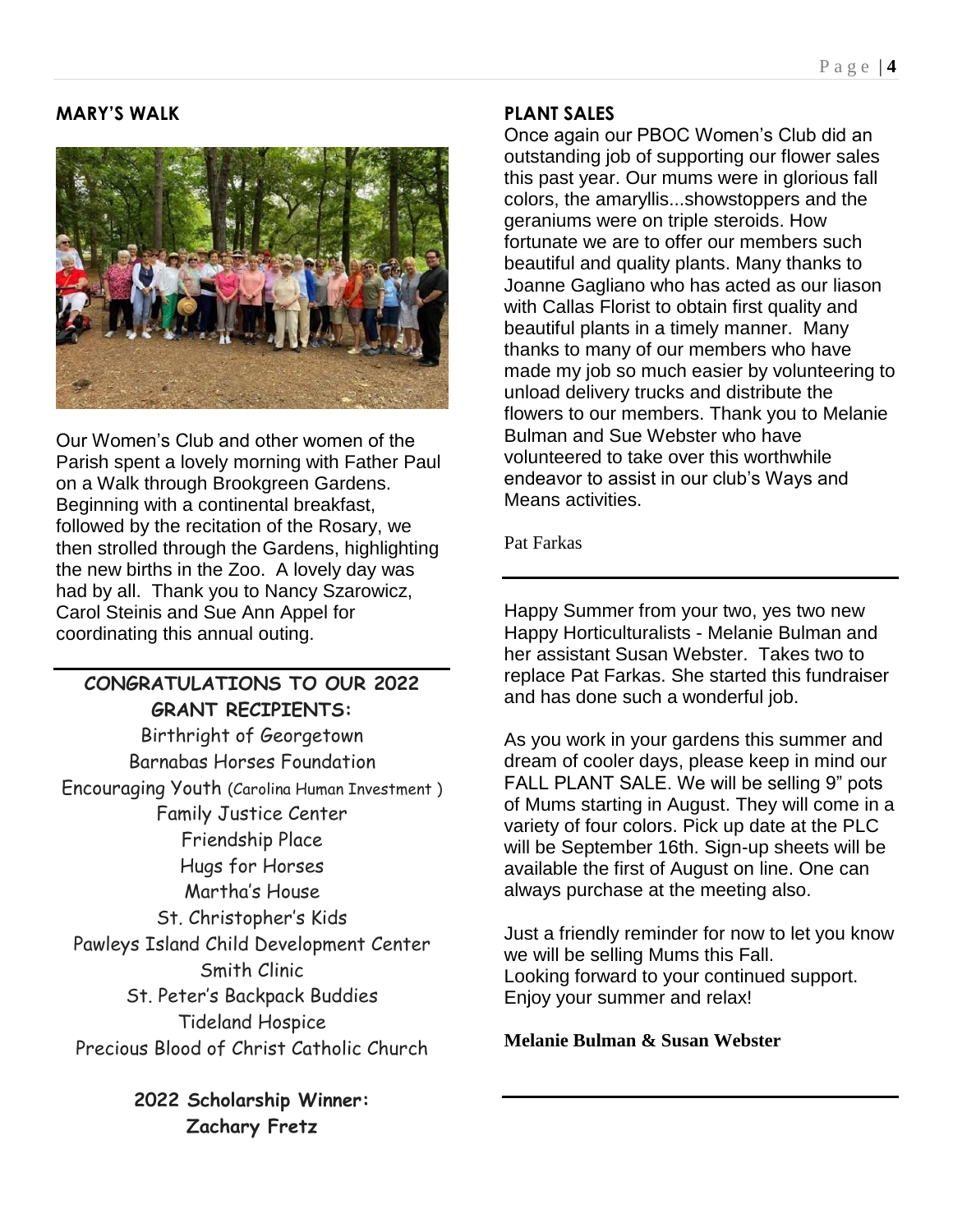## **PRAYER OF THANKS**

Here is part of a prayer poem I would like to



share with the women of the Club. It is a thank you to all of the wonderful women who pitched in when I was a Co-chair of the 2022 Fashion Show and, due to illness, could not give full time to the

planning and execution of the show.

"I SAID A PRAYER FOR YOU TODAY, I KNOW GOD MUST HAVE HEARD. I FELT THE ANSWER IN MY HEART, ALTHOUGH HE SPOKE NO WORD. I ASKED THAT HE BE NEAR YOU, AT THE START OF EACH NEW DAY, TO GRANT YOU HEALTH AND BLESSINGS AND FRIENDS TO SHARE THE WAY."

Again, thank you to all! **Ann Marie Reid**



#### **"PENNIES" from Heaven**



Our "Pennies" fund this year was used to supplement the cost of a new upright freezer in the PLC kitchen. This will allow the Kitchen Cupboard committee to store

frozen packaged foods to sell at the upcoming Arts and Crafts Festival in the fall.

Please continue to drop all your spare change into our "Pennies from Heaven" container.

#### **BOUTIQUE AUCTION**

Our 2nd Boutique Auction took place on Sunday, January 23 in the PLC. We offered new and "gently used" racks of clothing, cash and carry jewelry and accessories, fashion vignettes of outfits for the silent auction, and live auction outfits. Hors d'oeuvres and cash bar were available. A fun afternoon was enjoyed, and some awesome deals were made! Watch for our 3<sup>rd</sup> Boutique Auction in 2023 chaired by Yvonne Chadwick and Debbie Clatterbuck.

#### **WAYS AND MEANS**

As you may know, our Club operates with monies which include our annual dues and Ways & Means fundraisers held throughout the year (Belk sales, soda bread sales, etc.) This fund covers all of our expenses which include our monthly meeting refreshments. The Refreshment Committee creatively puts together delicious lunches with the help of many volunteers who come up with menus and prepare them for us.

Please consider signing up for one monthly meeting. Signups will be available as our calendar progresses.

If you have suggestions for future fundraisers, reach out to our Board Members with your ideas!